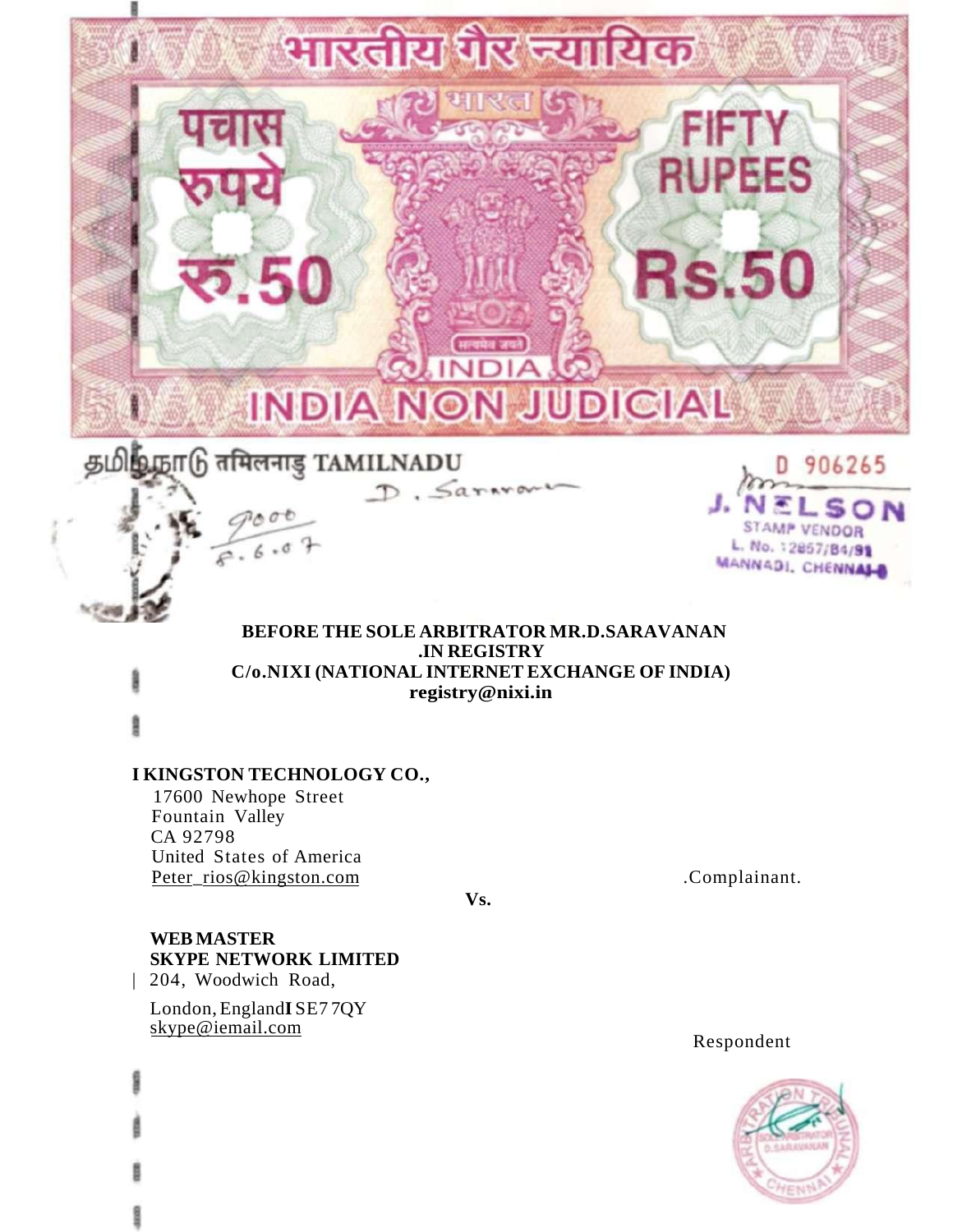

#### The Parties: 1.

The Complainant is KINGSTON TECHNOLOGY CO., 17600, Newhope Street, Fountain Valley, CA 92708, United States of America, represented by Mr. Rajesh Panicker, Kingston Technology, # 502, Madhava, C-4, Bandra -Kurla Complex, Bandra (East), Mumbai. (Annexure-1, letter of authorization).

The Respondent is WEB MASTER, SKYPE NETWORK LIMITED, 204, Woodwich Road, London, England, SE7 7QY. The respondent neither represented himself nor represented by any one.

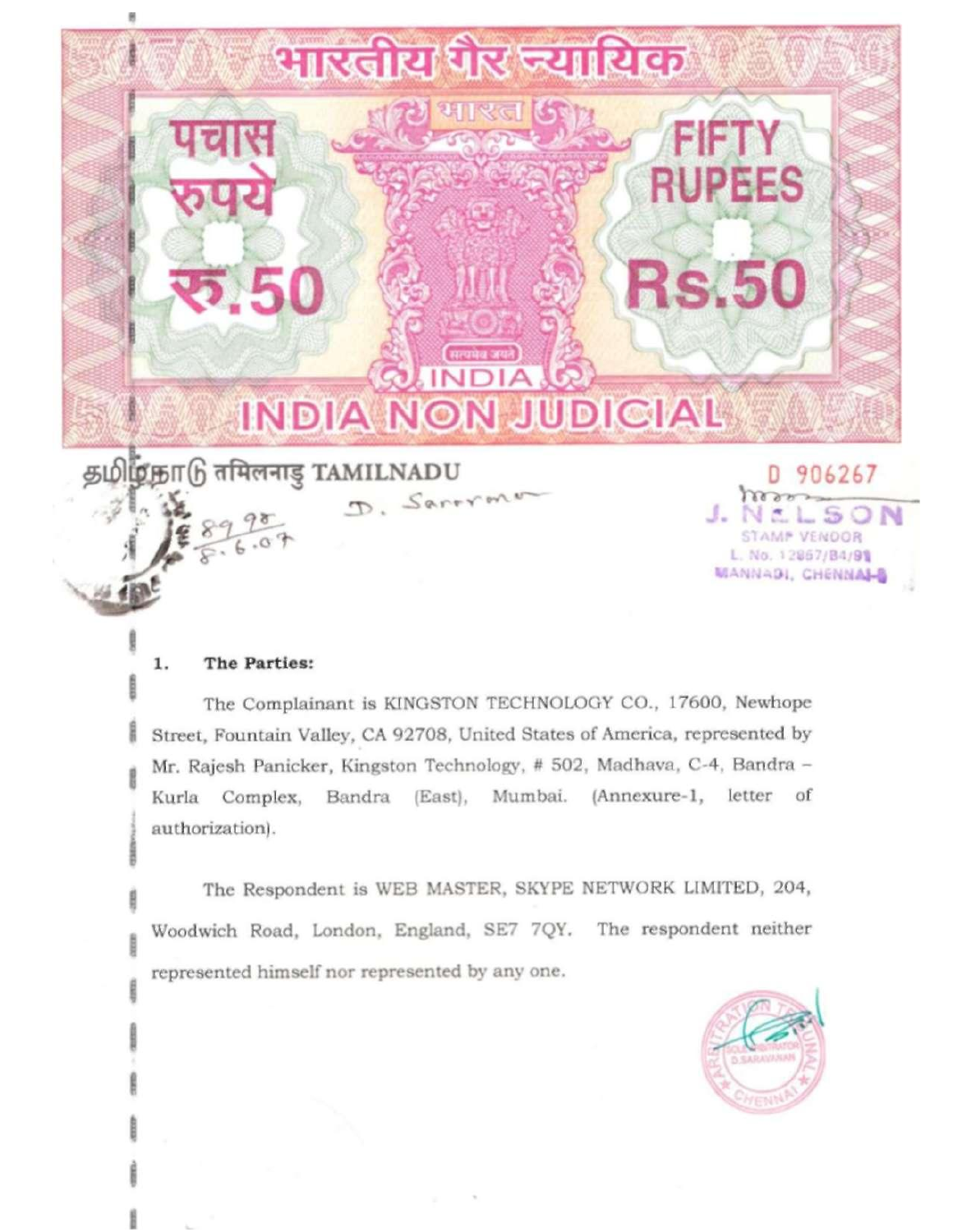

# **2. The Domain Name and Registrar:**

The disputed domain name:

# www**[.kingston.co.in](http://www.kingston.cq.in)**

The domain name registered with .IN REGISTRY

# **3. Procedural History:**

The complaint was filed with .IN REGISTRY, National Internet Exchange of India (NIXI). The .IN REGISTRY having verified and satisfied with the formal requirements of complaint in accordance with INDRP Rules of Procedure formally notified the Respondent of the complaint as per paragraph 4(a) of its Rules of Procedure. Thereafter, .IN REGISTRY appointed D.SARAVANAN as Sole Arbitrator from its panel on 30.03.2007 as per paragraph 5(b) of its Rules of Procedure. The Arbitrator finds that the

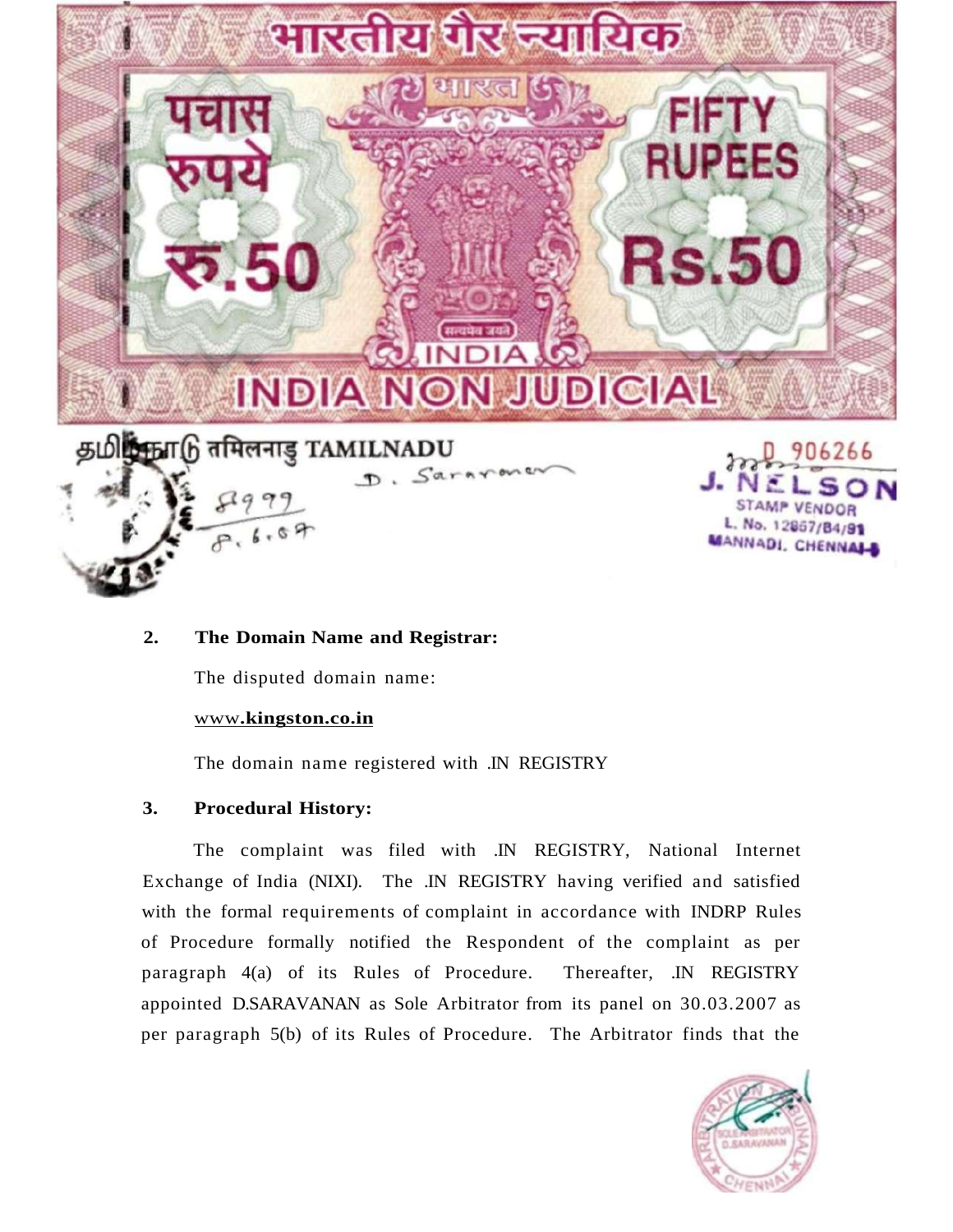Arbitral Tribunal was properly constituted. The Arbitrator has submitted the statement of Acceptance and Declaration of Impartiality and Independence on 03.04.2007 and the Arbitral proceedings were commenced on  $05.05.2007$  by sending notice to respondent as per paragraph  $4(c)$  of its Rules of Procedure. The due date for filing Response by Respondent was on 15.05.2007. However, the Respondent did not submit any response. Accordingly, the Arbitrator has notified the Respondent's default on 16.05.2007. The language of the proceedings is English.

### **4. Factual Background:**

# **4.1 The Complainant:**

The Complainant is Kingston Technology Company, Inc., ("Kingston"), a Company incorporated under the laws of United States of America, having its registered office at 17600 Newhope Street, Fountain Valley, CA\_92708, United States of America.

# **4.2 Complainant's Activities:**

The Complainant is engaged in the design and manufacture of memory processor and digital media products for personal computers, work stations, printers and computer electronics, etc., since 1987.Annexure - 2, Company's info).

### **4.3** Complainant's Trading Name:

The Complainant owns a registered Trademark "KINGSTON" since 1987 and has been continuously using the said mark with goodwill and reputation. The mark is known all over the world. The complainant has website at **[www.kingston.com](http://www.kingston.com)** which attracts more than 1,085,856 unique customers per month. The complainant has geographic specific website in more than 48 countries and has Indian specific website at **[www.kingston.com/India.](http://www.kingston.com/India)** 

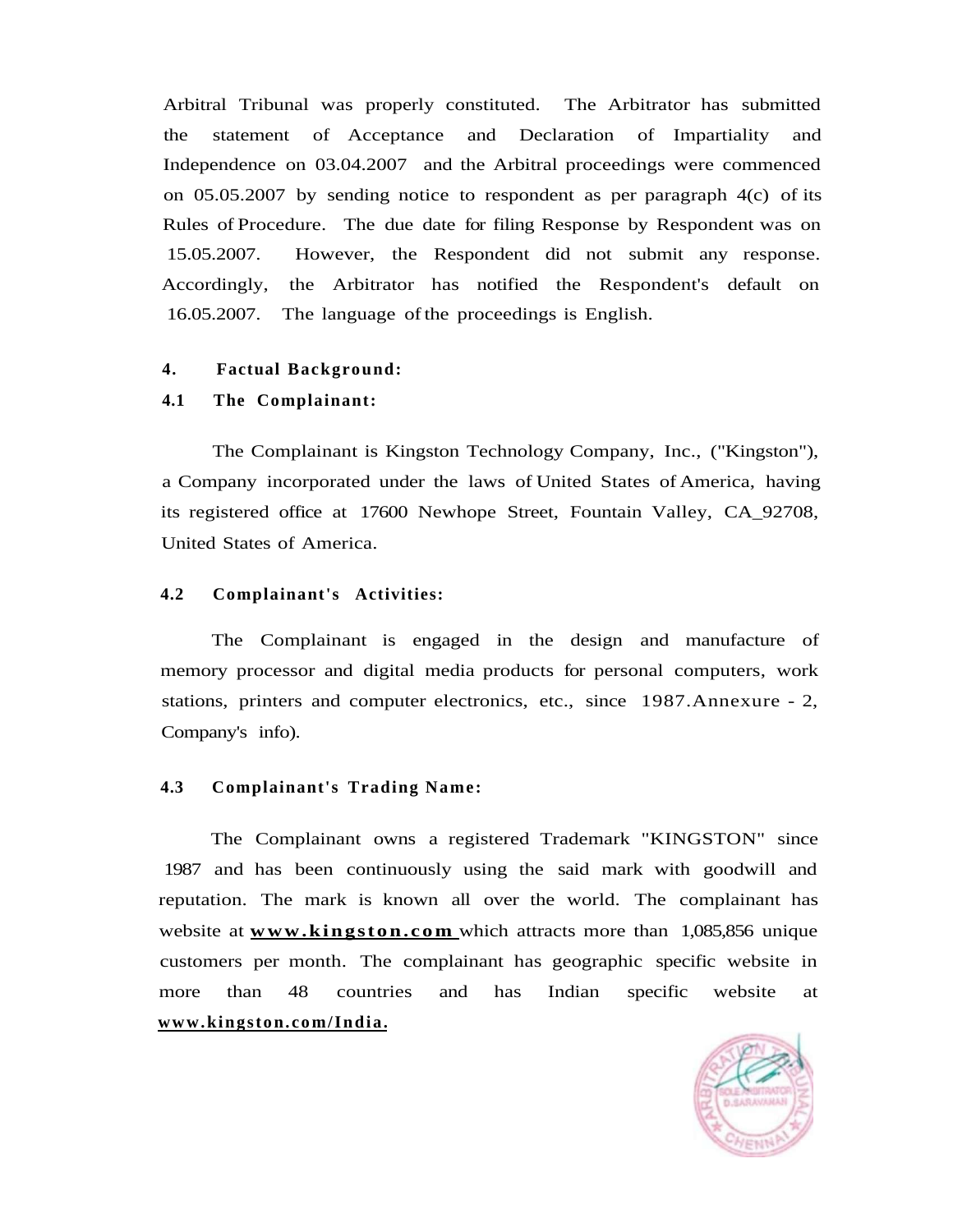#### **4.4 Respondent's Identity and activities:**

The Respondent is the registrant of the impugned Domain Name **[www.kingston.co.in](http://www.kingston.co.in)** which is registered with .IN REGISTRY, National Internet Exchange of India, New Delhi. The name of the registrant is referred to as Web Master, Skype Network Limited, 204, Woodwich Road, London, England, SE7 7QY. (Annexure - 3, WHOIS Record).

#### **5. Parties contentions:**

#### **A. Complainant:**

**v .** 

# **(a) The Domain Name is identical or confusingly similar to** a Trademark or service mark of the Complainant has rights:

The Complaint submits that by reason of extensive use, promotion and advertising of the KINGSTON business by reference to the KINGSTON mark, they are the proprietor of substantial goodwill and reputation in the mark in the field of memory devices; the mark KINGSTON is well known all over the world as the only independent memory leader offering more than 2000 memory products that support nearly every device that uses memory; the impugned Domain Name of the Respondent is visually, conceptually and phonetically identical to the Complainant's well known and highly distinctive trade mark KINGSTON; the impugned Domain Name is likely falsely to lead the public to believe that the Registrant and the website to which the Domain Name directs is sponsored by or affiliated to or associated with Complainant and will lead to confusion in the minds of the public; their internet site **[www.kingston.com](http://www.kingston.com)** is the most visited memory products information site, which allured over 1,085,856 visitors per month and generates millions of hits per day on average; Respondent's domain name **[www.kingston.co.in](http://www.kingston.co.in)** consists entirely of their trademark, except for .co and .in, i.e., ccTLD, thereby the cyber piracy is in apparent form; the Respondent's registration and use of Domain Name is a clear case of cyber squatting whose intention is to take advantage of the Complainant's substantial reputation and its prominent presence on the internet in order to confuse the public to the detriment of the Complainant.

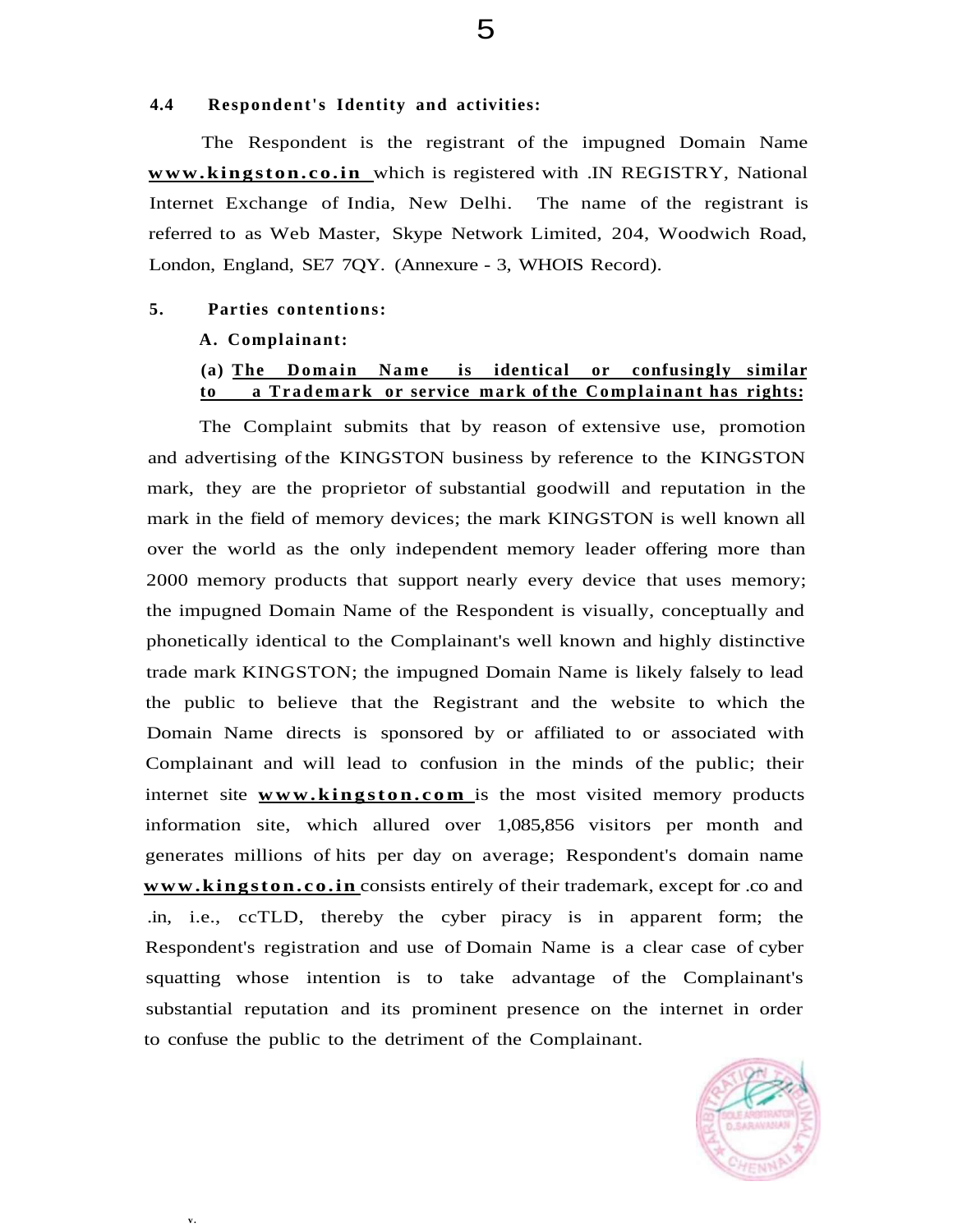# **(b) Respondent has no rights or legitimate interests in the domain name :**

According to the Complainant, neither the respondents Respondent's name nor its administrative and technical contact information suggests any right or legitimate interests in any variation of Complainant's KINGSTON trademark; the impugned Domain Name was registered by the Respondent on 16.02.2005 and even much earlier, the complainant had common law trade mark rights in the name which it had been accruing since 1987; the impugned Domain Name initially resolved to a web site which appears to be of no legitimate purpose and has malafide intention showing the Respondent's to be a habitual cyber squatter, the Respondent is not or has never been known by the name KINGSTON or by any confusingly similar name and even if the Respondent had accrued right in the mark KINGSTON since the registration of the Domain Name any such right would be significantly pre-dated by the Complainant's rights.

# **(c) Respondent has registered and is using the domain name in bad faith:**

According to the Complainant, the impugned Domain Name was registered, has been used and continues to be used in bad faith; at the time of registration of impugned domain name, the mark KINGSTON was existing world wide; Complainant has not authorized, licensed or otherwise consented to the Respondent's use of the trade KINGSTON; the Respondent will have no doubt been aware that prior to its registration of the Domain Name, that there was substantial reputation and goodwill associated with the mark KINGSTON, which inures and continues to inure to the Complainant; the Complainant's marketing campaigns in India and other countries of the world highlight that the Complainant enjoys brand recognition all over the world; the registration of the impugned domain name and its subsequent use by the Respondent is for the purpose of defrauding the public; the impugned domain name resolved to a website which does not

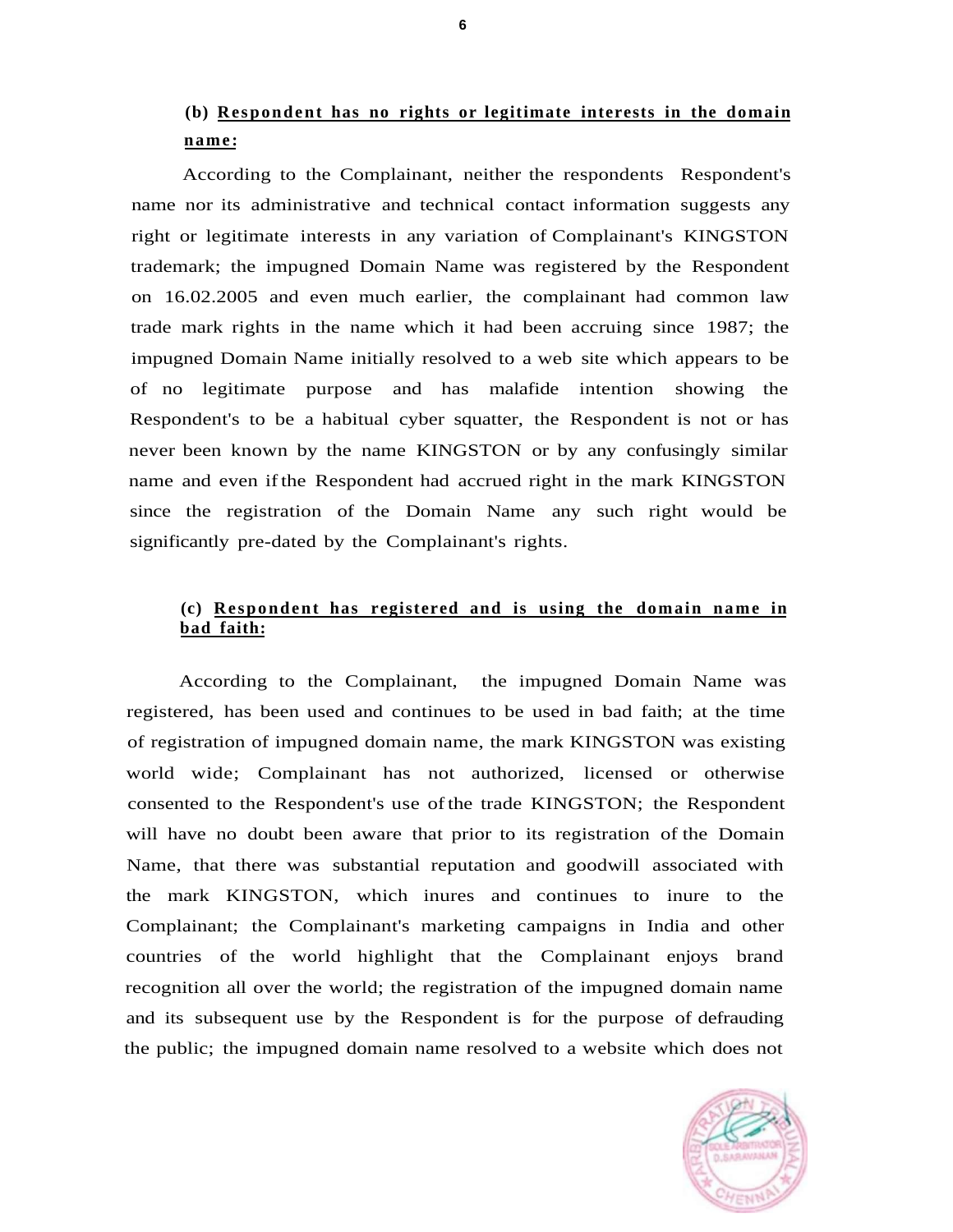suffer the services of the Complainant; the registration of the impugned domain name and its subsequent use by the Respondent is a deliberate attempt by the Respondent to attract, for commercial gain, internet users to another online location by creating a likelihood of confusion with the Complainant's KINGSTON mark such as the public is likely to falsely believe that the site of which the domain name resolved is sponsored, endorsed or authorized by or in association with the Complainant; and the Complainant believes that the registration has been done for fraudulent purpose.

#### **B. Respondent:**

The respondent did not submit any response.

#### **6. Discussion and Findings:**

It has to be asserted that whether the Respondent has received the notice of this Arbitral Tribunal. Having gone through the procedural history, this Tribunal comes to an irresistible conclusion that the Respondent has been notified of the complaint of the Complainant. However, the Respondent did not choose to submit any response and that non-submission of the Response by the Respondent had also been duly notified to the Respondent.

Under paragraph 4 of the IN Domain Name Dispute Resolution Policy (INDRP), the Complainant must prove each of the following three elements of its case:

(i) The Respondent's domain name is identical or confusingly similar to a trademark or service mark in which the Complainant has rights;

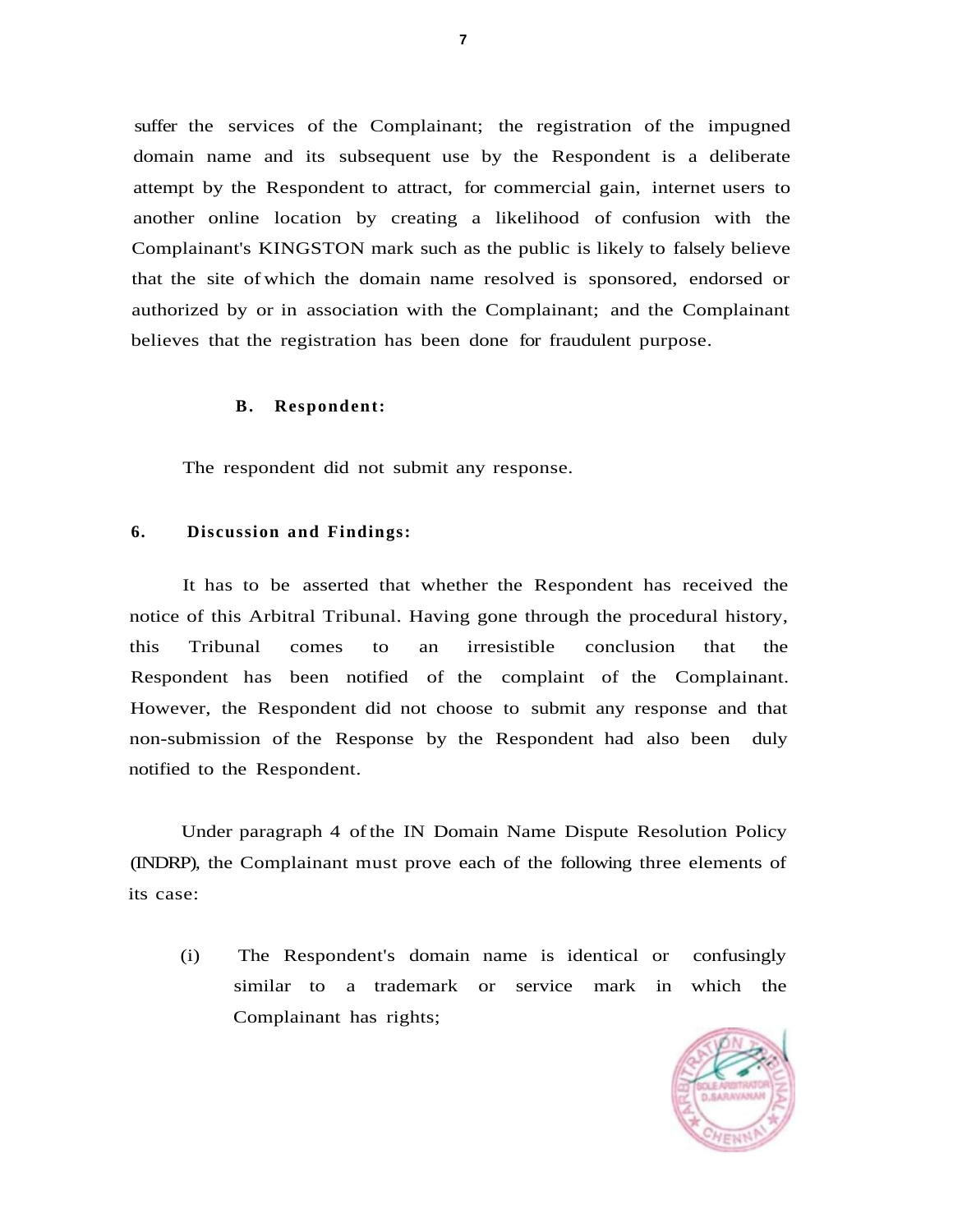- (ii) The Respondent has no rights or legitimate interest in respect of the domain name; and
- (iii) The Respondent's domain name has been registered or is being used in bad faith.

## **(a) Identical or confusing similarity:**

i) The Arbitral Tribunal finds that the Complainant has specifically asserted that it possesses registered trademark KINGSTON. The Respondent's domain name, **[www.kingston.co.in,](http://www.kingston.co.in)** consists of entirely Complainant's trademark, except ccTLD. Thus, this Arbitral Tribunal comes to an irresistible conclusion that the disputed domain name **www.kingston.co.in** is confusingly similar or identical to the Complainant's marks.

ii) The Arbitral Tribunal concludes that the Complainant has established paragraph 4(i) of the IN Domain Name Dispute Resolution Policy.

### **(b) Respondent's Rights or Legitimate Interests:**

i) The Complainant contends that the Respondent has no legitimate interest in the disputed domain name. Paragraph 7 of the IN Dispute Resolution Policy set out three elements, any of which shall demonstrate the Respondent's rights or legitimate interests in the disputed domain name for the purposes of paragraph 4(ii) of the Policy. The Respondent had been given the opportunity to respond and to present evidence in support of the elements as contemplated in paragraph 7 of the INDRP. The Respondent has not chosen to do so and has not filed any response in this proceeding to establish any circumstances that could assist it in demonstrating, any rights or legitimate interests in the disputed domain name. Although, the

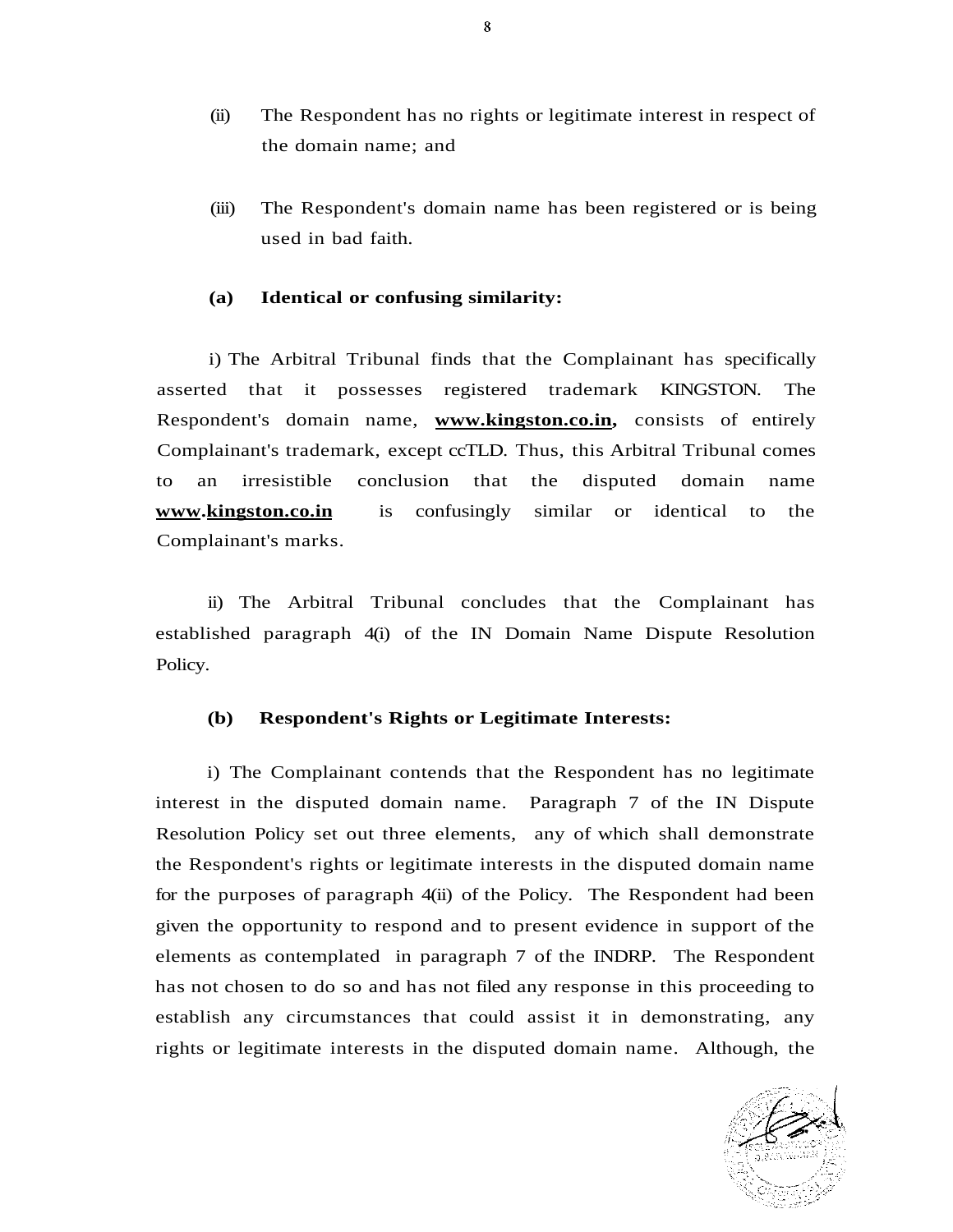Complainant is not entitled to relief simply by default of the Respondent to submit a Response, the Arbitral Tribunal can however and does draw evidentiary inferences from the failure of the Respondent to respond. The Complainant has established a prima facie case of lack of rights and legitimate interest and the Respondent has failed to rebut the presumption of absence of rights or legitimate interests.

ii) Based on the record, the Respondent does not have rights or legitimate interests in the disputed domain name as the Respondent's current use is neither an example of a bona fide offering of goods or services as required under paragraph 7(i) of the Policy nor is there any legitimate non-commercial or fair use of the disputed domain name and as such there is no evidence that paragraphs 7(ii) or 7(iii) of the Policy apply. The Complainant asserts that they have not licensed or otherwise authorized the Respondent to use their trademark.

iii) The Arbitral Tribunal is satisfied that the Respondent has no rights or legitimate interests in respect of the disputed domain name and, accordingly paragraph 4(ii) of the Policy is satisfied.

#### **(c) Registration and Use in Bad faith:**

i) Paragraph 6 of the Policy provides the circumstances evidencing registration and use of a domain name in bad faith are that, by using the same, the Respondent has engaged in a pattern of such conduct and the Respondent has intentionally attempted to attract, for commercial gain, internet users to the respondent's web site or other online locations, by creating a likelihood of confusion with the complainant's mark as to the source, sponsorship, affiliation or endorsement of the Respondent's website or location or of a product or service on the Respondent's web site or location.